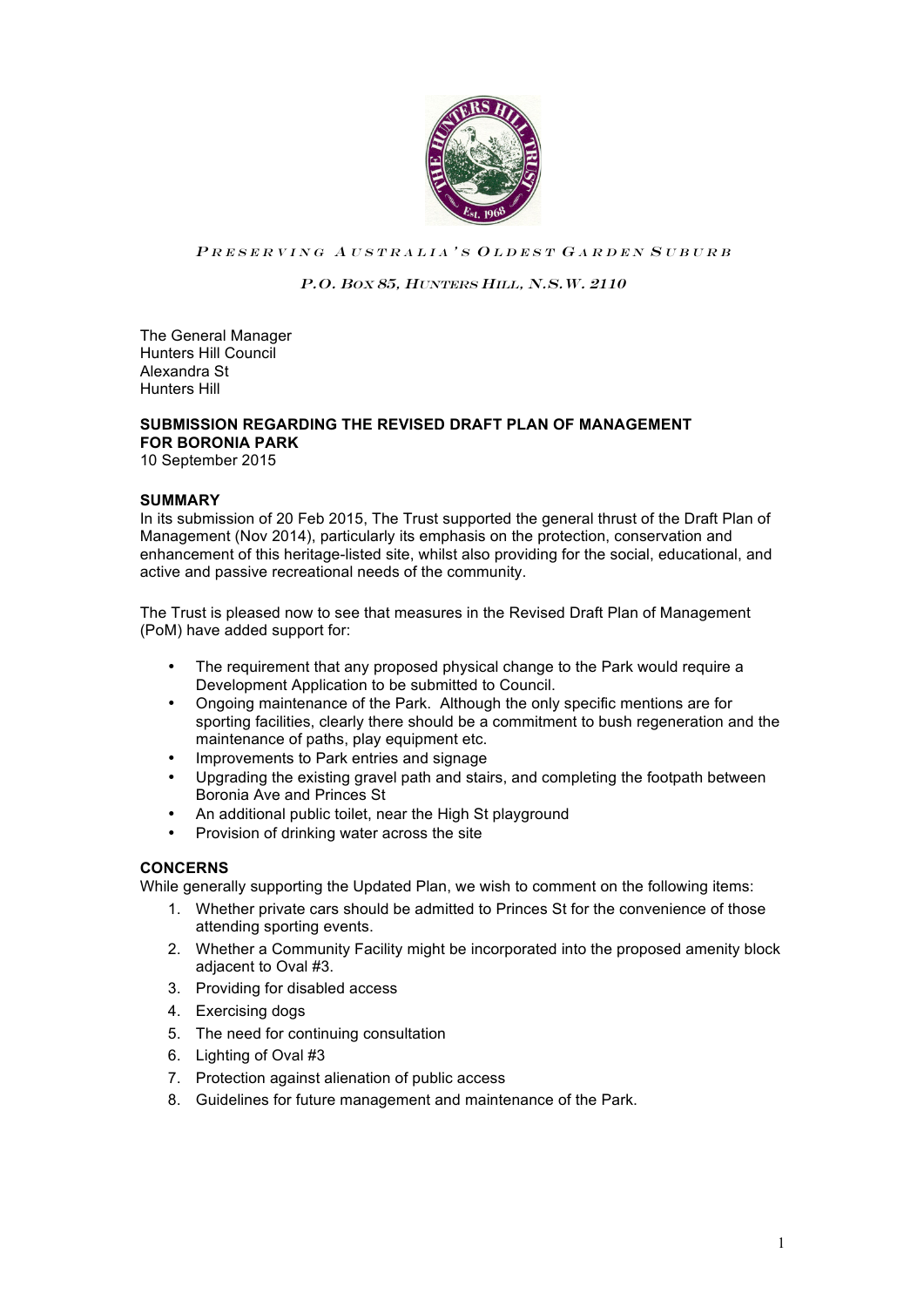### **1) Whether private cars should be admitted to Princes St**

The Revised PoM proposes to allow private cars into Princes St to *'Improve access and circulation'***.** 

As stated in our submission on the original draft PoM in February 2015, '*The Trust supports the draft PoM in its general exclusion of private vehicles from the Park. We understand the need for emergency vehicles to have access and the need for Council to be able to exercise its discretion in relation to particular circumstances. We would also support any minor work that would improve existing deteriorating road surfaces, ensure proper site drainage and prevent runoff into the bush and the river.'*

The character of Boronia Park is defined by a number of different aspects and uses. The sporting ovals take up 31% of the total area, cleared areas and the internal road 14% and bushland 55%. Passive recreation thus accounts for 69% of the Park.

At present vehicular access and associated parking is restricted to the Park's perimeter, consequently an important defining feature of the park is the lack of vehicular access into its centre. The revised Plan of Management's proposal to allow private vehicles and parking in Princes Street will undermine this *vehicle-free* character. This represents a major negative impact on the character of the Park.

Princes St is one of the main entries to Boronia Park used by pedestrians. Transforming it into a parking lot, with its attendant vehicle movements, would unnecessarily endanger those using the street, particularly children and the disabled. The Revised PoM does recognize that there would be *'Pedestrian safety concerns associated with the use of Princes Street for overflow parking'*, but fails to address these concerns.

Compounding the danger to pedestrians is the proposal to locate a drop-off zone for the bottom end of Princes St. In addition to cars entering and leaving the parking spaces along the road, there would be a stream of cars 'shuffling' to and from the drop-off zone. This would create a hazardous situation for pedestrians using Princes St.

As well, the Revised PoM fails to establish any real need for this additional parking in Princes St. Except on carnival days, there is adequate parking in the Park Rd carpark and the streets in the immediate vicinity. Even on the few major sporting days during the year, there is no need to allow private cars into Princes St. As detailed in the Appendix, Princes St would contribute little additional parking (a mere 14%) to what is currently available within easy walking distance of the sporting fields. This small increase does not justify the risk of injury to other Park users. Finally, having cars and traffic in Princes St is not compatible with Council's continuing efforts to restore the adjacent bushland.

The Trust therefore opposes the entry of private vehicles into the Park via Princes Street. We would support additional signage in the surrounding streets, especially Park Rd, to clearly explain parking arrangements.

To cater for cars wishing to drop off or collect people we suggest there be a 'Drop-off/Pick-up' zone, in Park Rd. Such zones are common around schools and stations, and allow cars up to two minutes to drop-off or pick-up passengers while the driver remains within the car. This signposted zone should be located clear of the existing carpark to help separate those using the zone away from cars are manoeuvring in the carpark.

#### **2) Location of an amenity block and a Community Facility**

We support the construction of a basic amenity block adjacent to Oval #3, as proposed in the Updated Plan, but oppose the suggestion that it could be expanded to include a Community Facility of any form. In our opinion, any such Community Facility should be located close to the Park Rd carpark.

A Community Facility here would see little use without adjacent car parking, and we have argued above that car parking within the Park is unacceptable. The obvious place for a Community Facility is in the vicinity of the Grandstand and the existing carpark. Perhaps it can be accommodated within the existing structure. If not, then it should be built close by.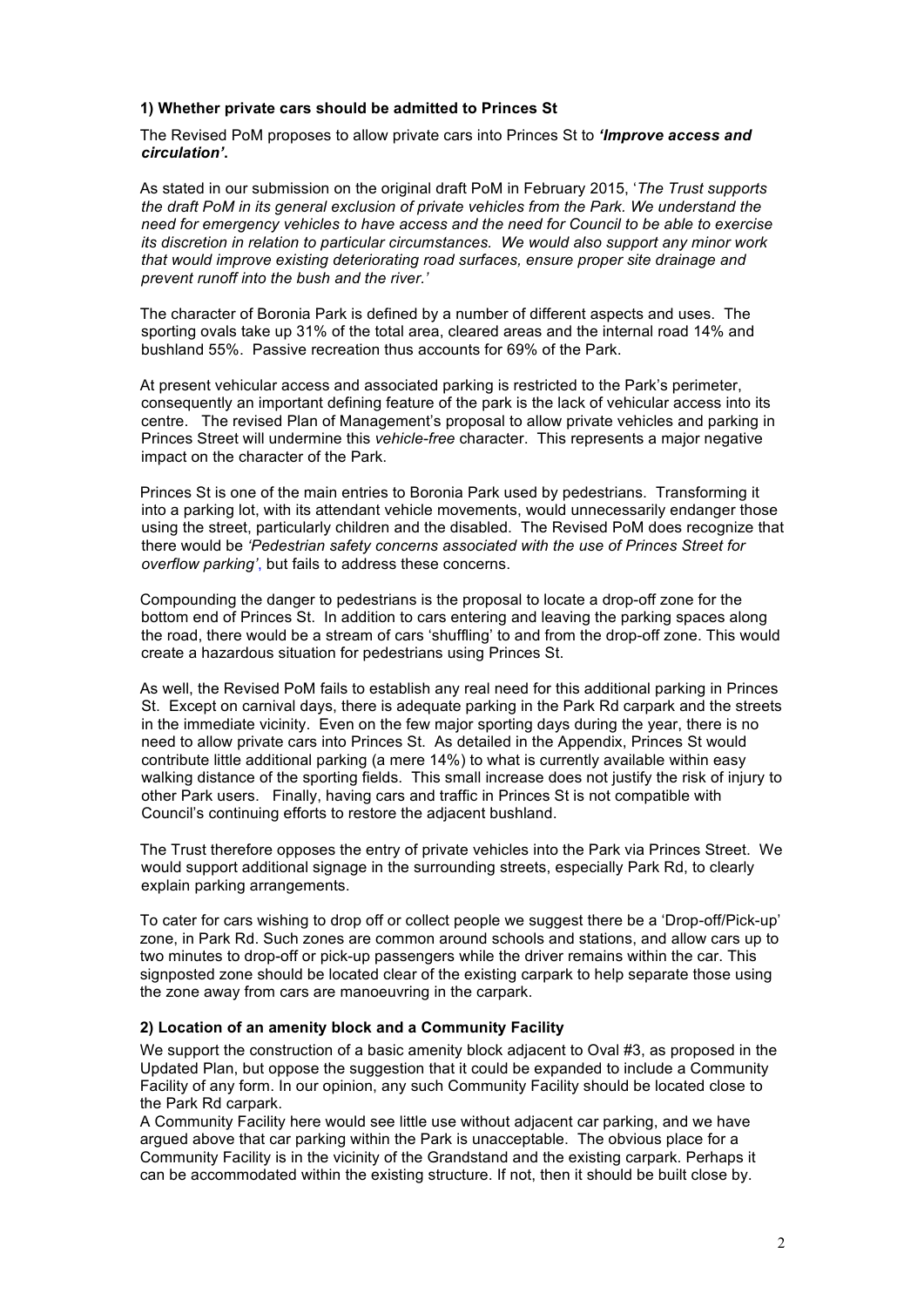### **3) Providing for disabled access**

To support access to the Park for people with disabilities, both during sporting events and for other visits, we propose the following:

- Upgrade (and maintain) the existing carpark off Park Rd, with clear marking of an adequate number of disabled parking bays,
- Construct sealed paths between the Park Rd carpark and all three ovals, suitable for those who wheelchairs, but also useful for moving sporting equipment (on trolleys) between locations,
- To navigate the steep bank between the cricket nets and Oval #3, (an area recommended for mass planting) we suggest this part of the path between Boronia Ave and Princes St be constructed as an inclined zig-zag path, rather than as steps.

### **4) Exercising dogs**

We urge Council to include specific provision for off-leash exercise of dogs. To repeat the suggestion in our previous submission, 'The survey of park visitors found that 41% of them walk dogs in the Park. The Trust proposes that dogs be allowed off-leash in Finlay's Paddock (which has been the practice for decades), and also on the playing fields when they are not being used for organised sport. This policy has proved successful at Riverglade Reserve, where it is incorporated into that Plan of Management, with the provision of poo-bins and clear signage.'

### **5) The need for continuing consultation**

To avoid a repetition of the problems that arose during the upgrade of Oval #3, and those associated with the construction of the cricket nets and storage shed, the Plan requires a firm commitment to continuing consultation with residents and users of Boronia Park. To be effective, such consultation needs to include all types of users of the park, and must precede any formal planning. It certainly should come before the preparation of a formal Development Application. For these reasons, the Trust believes that the Plan of Management must include a firm commitment to continuing consultation with residents and users regarding the ongoing management of the park, or any proposal to vary the Plan of Management.

### **6) No need to light Oval #3**

There is no need for lights to be installed on Oval #3, and lighting here would adversely impact on wildlife in the adjoining bushland. Ovals #1 and #2 are already lit, and it is inconceivable that there could be training or games on all three ovals after dark.

### **7) Protection against alienation of public access**

To prevent alienation of any part of the Park from public use the Plan needs to forbid any lease or licence for the exclusive use of any part or structure by a select group.

### **8) Guidelines for future management and maintenance of the park**

Although stated as one of the aims of the Plan, the task to *'Prepare guidelines for future management and maintenance of the park'* is not addressed specifically in the Updated Plan. Besides mentioning 'maintenance' under the headings of 'Means of implementation' and 'Indicative cost estimate', there needs also to be a separate, comprehensive maintenance plan to allow budgeting, and to help allocate priorities between the various needs of the Park.

Tony Coote President The Hunters Hill Trust Phone 9817 3466